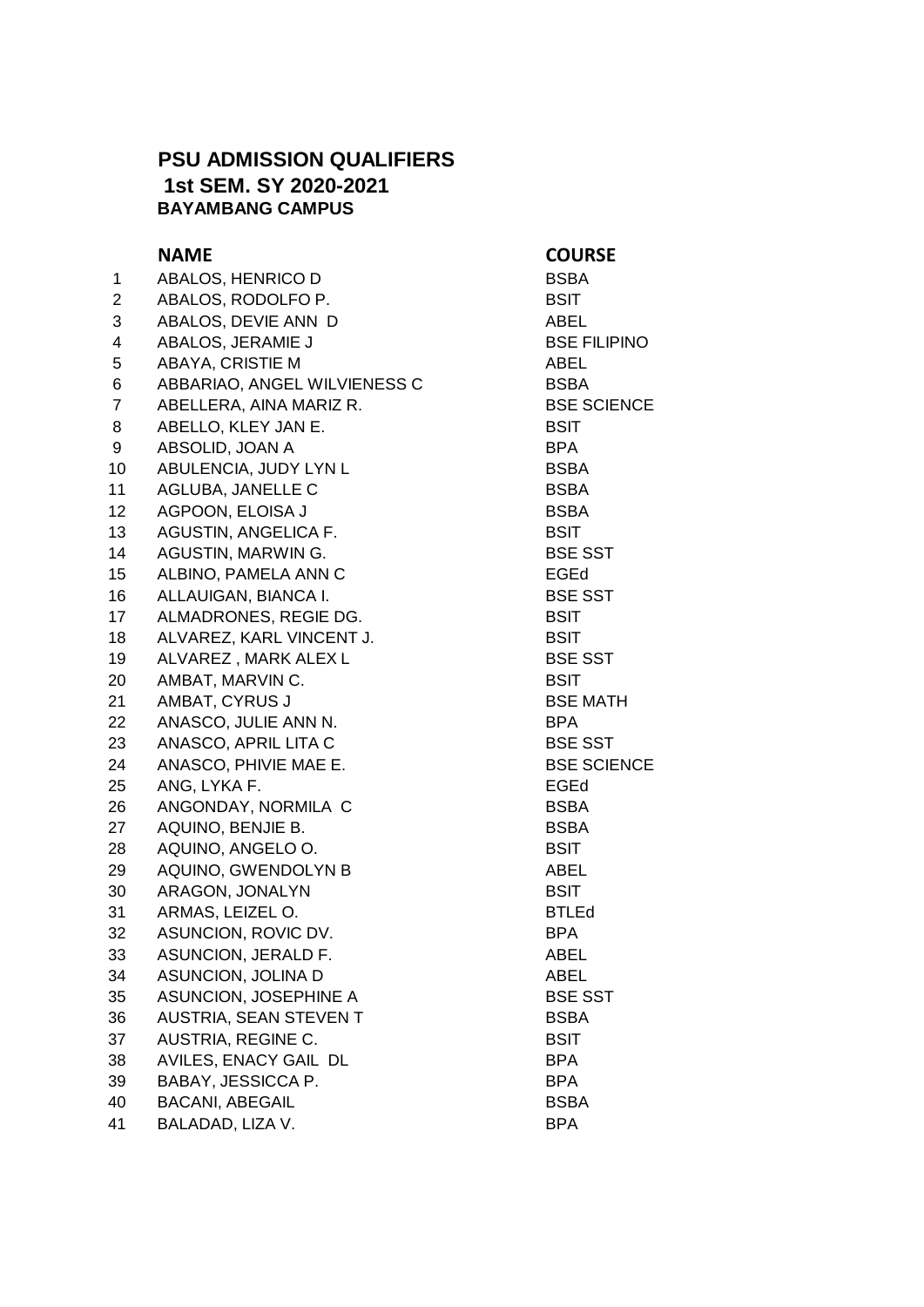| 42 | <b>BALANQUIT, NORWELYN F</b>       | <b>BPED</b>        |
|----|------------------------------------|--------------------|
| 43 | BALCO, JESSEL M.                   | ABEL               |
| 44 | BALLESTEROS, JANE CLAIRE M.        | EGEd               |
| 45 | BALNEG, EURIKA MARIANNE P.         | <b>BSE SCIENCE</b> |
| 46 | <b>BANAAG, ANGELINE T.</b>         | <b>BSN</b>         |
| 47 | <b>BANCOLITA, MARK JUSTINE S.</b>  | <b>BPA</b>         |
| 48 | <b>BANCOLITA, MONICA C</b>         | <b>BSE MATH</b>    |
| 49 | <b>BANCOLITA, MARIEL ANN A</b>     | <b>BSE ENGLISH</b> |
| 50 | BANGUEL, LADY-LYN E                | <b>BSBA</b>        |
| 51 | <b>BANGUG, ALLAN DG</b>            | <b>BPED</b>        |
| 52 | <b>BANIQUED, GILBERT M.</b>        | <b>BSIT</b>        |
| 53 | <b>BARATANG, CHRISTY A.</b>        | <b>BSIT</b>        |
| 54 | BARBERAN, MARIANNE M.              | <b>BSE SST</b>     |
| 55 | BARBOZA, JENNY M.                  | <b>BSIT</b>        |
| 56 | <b>BARCANCEL, MARK LESTER</b>      | EGEd               |
| 57 | BARRIDA, CHARLENE JOY P.           | ABEL               |
| 58 | BARTE, JAYSON B.                   | <b>BPA</b>         |
| 59 | BASA, JONA I                       | <b>BSBA</b>        |
| 60 | BASCO, RONALDO JR. D               | <b>BSBA</b>        |
| 61 | BASEN, JASON D.                    | <b>BPA</b>         |
| 62 | <b>BASILIO, JENNEFER J</b>         | BPA                |
| 63 | BATO, JUSTINE FERDINAND G.         | <b>BPA</b>         |
| 64 | BATO, DIANA ROSE V                 | <b>BSE SST</b>     |
| 65 | <b>BAUTISTA, AILLYHSSA MARIE B</b> | <b>BSBA</b>        |
| 66 | <b>BAUTISTA, MONICA C</b>          | <b>BSBA</b>        |
| 67 | <b>BAUTISTA, CARLOS KIEN R.</b>    | <b>BPA</b>         |
| 68 | BELLECA, ANGELA J.                 | <b>BPA</b>         |
| 69 | BENITEZ, EUNICE C.                 | <b>BSE SCIENCE</b> |
| 70 | <b>BIBAT, ANGELO L</b>             | <b>BSIT</b>        |
| 71 | <b>BILAN, MARIELLA ANN G</b>       | <b>BSE MATH</b>    |
| 72 | BIO, VINCE KYLE B.                 | <b>BSIT</b>        |
| 73 | BLANZA, DENNIS C.                  | <b>BSIT</b>        |
| 74 | BONGCARAWAN, JHEGIL D              | <b>BSE SCIENCE</b> |
| 75 | <b>BOQUIREN, JERONE PAUL</b>       | <b>BSIT</b>        |
| 76 | <b>BOQUIREN, JERICK S.</b>         | <b>BSIT</b>        |
| 77 | BOTOLAN, RHEA Q.                   | <b>BSN</b>         |
| 78 | BRAVO, MEL-AN L.                   | ABEL               |
| 79 | BRIOSO, MOISES JAY C.              | <b>BSIT</b>        |
| 80 | BUGARIN, LESLIE M.                 | <b>BSBA</b>        |
| 81 | BUGARIN, MARK EPHRAIM M            | <b>BSIT</b>        |
| 82 | <b>BUGARIN, TRINA JOY G</b>        | <b>BSE MATH</b>    |
| 83 | <b>BULATAO, MARK ADRIAN C</b>      | <b>BPA</b>         |
| 84 | <b>BULATAO, JENNIFER P.</b>        | <b>BSIT</b>        |
| 85 | <b>BULATAO, MARIA YVONNE B.</b>    | ABEL               |
| 86 | <b>CAAMPUED, KIMBERLY S</b>        | <b>EGEd</b>        |
| 87 | CABANILLA, LEA M.                  | <b>BSN</b>         |
| 88 | CABATBAT, RONNEL P.                | <b>ABEL</b>        |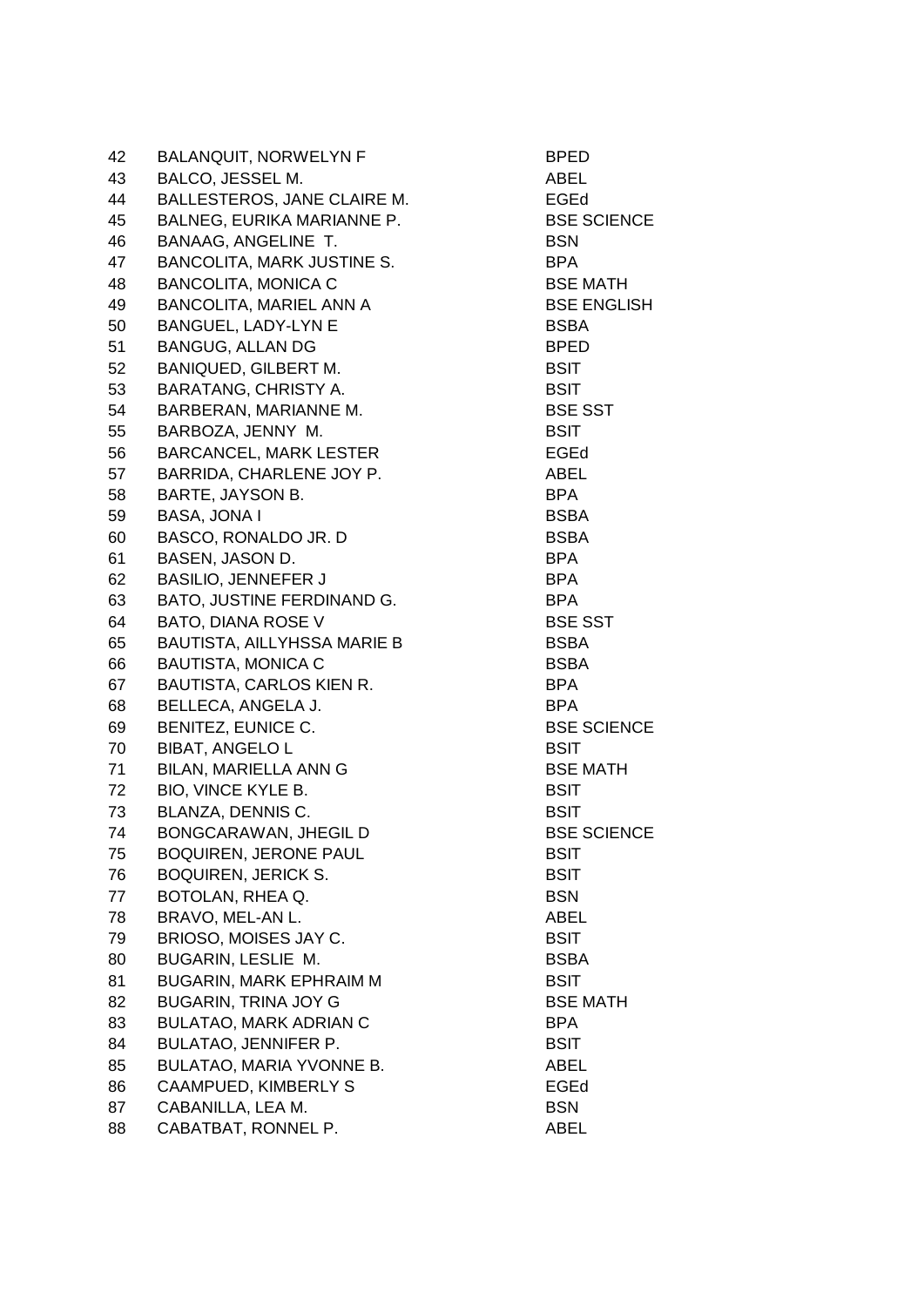| 89  | CABRERA, ARRIANE KAYE R          | ABEL               |
|-----|----------------------------------|--------------------|
| 90  | CABUAL, KRISTINE PEARL N.        | <b>BSN</b>         |
| 91  | CACABILOS, JOCELYN M             | <b>BSBA</b>        |
| 92  | CACABILOS, ERICA A.              | <b>BPA</b>         |
| 93  | CACABILOS, ANGELA V.             | <b>BSIT</b>        |
| 94  | CACALDA, DOROTEO III R           | <b>BSE ENGLISH</b> |
| 95  | CAERLANG, MICAH L.               | ABEL               |
| 96  | CAGUIOA, SHANE MAY D             | <b>BSBA</b>        |
| 97  | CAGUIOA, ROWENA R.               | <b>BSIT</b>        |
| 98  | CAGUNOT, QUENNIE BABE C.         | <b>BECEd</b>       |
| 99  | CALICDAN, PIA MAE ZENITH C       | <b>BPED</b>        |
| 100 | CALIMLIM, ROSE REVEN N           | <b>BSBA</b>        |
| 101 | CAMACHO, CHRISTINE MARGARETTE M. | ABEL               |
| 102 | CAMACHO, KYLA MAE C              | <b>BPED</b>        |
| 103 | CAMORONGAN, GEMMA B.             | ABEL               |
| 104 | CANCINO, CHRISTOPHER S.          | <b>BSIT</b>        |
| 105 | CANCINO, CHAMMY ROSE F.          | <b>BSN</b>         |
| 106 | CANCINO, JOHN FELIX C            | <b>BSE SCIENCE</b> |
| 107 | CANIEZO, MARIKIT V.              | <b>BSBA</b>        |
| 108 | CANIEZO, CZARINAH ALIAH C.       | <b>BSN</b>         |
| 109 | CANONIZADO, LUIS V.              | <b>BPA</b>         |
| 110 | CANTADO, RJ S                    | <b>BSIT</b>        |
| 111 | CAPACIA, PAULINE JUSTINE H.      | <b>BSIT</b>        |
| 112 | CAPUA, MARIFE P.                 | <b>BPA</b>         |
| 113 | CARANTO, AZINETH NICHOLE P.      | <b>BSBA</b>        |
| 114 | CARANTO, BRYAN G.                | <b>BPA</b>         |
| 115 | CARDINOZA, ROSEMARIE D.          | <b>BPA</b>         |
| 116 | CARIAGA, KIM CLOIE S.            | <b>BSE SST</b>     |
| 117 | CARINO, ALTHEA D.                | ABEL               |
| 118 | CARREON, CAMELA KIM G            | <b>BPA</b>         |
| 119 | CARUNGAY, TROY M.                | <b>BPA</b>         |
| 120 | <b>CASILANG, MARK JOSEPH</b>     | <b>BPED</b>        |
| 121 | CASILDO, KC ANN G                | <b>BSBA</b>        |
| 122 | CASILLAN, MARIE CAMILA L.        | <b>BPA</b>         |
| 123 | CASILLAN, DESIRIE J.             | <b>BSIT</b>        |
| 124 | CASLIB, JENIELYN P.              | ABEL               |
| 125 | CASTANEDA, MARICH S.             | <b>BSN</b>         |
| 126 | CASTILLO, ERNEST ANTHONY D       | <b>BSIT</b>        |
| 127 | CASTINO, DARIEL P                | <b>BSBA</b>        |
| 128 | CATALAN, ALICIA C                | <b>BPA</b>         |
| 129 | CATCHILLAR, JAYMARIE A.          | <b>ABEL</b>        |
| 130 | CATUBIG, MARY GRACE P            | ABEL               |
| 131 | CAYABYAB, JUNIE DEL P            | <b>BSBA</b>        |
| 132 | CAYABYAB, MARK DARYL C           | <b>BSBA</b>        |
| 133 | CAYABYAB, FREDELYN D.            | <b>BPA</b>         |
| 134 | CAYABYAB, BRYAN D.               | <b>BPA</b>         |
| 135 | CAYABYAB, CAREN M.               | <b>BPA</b>         |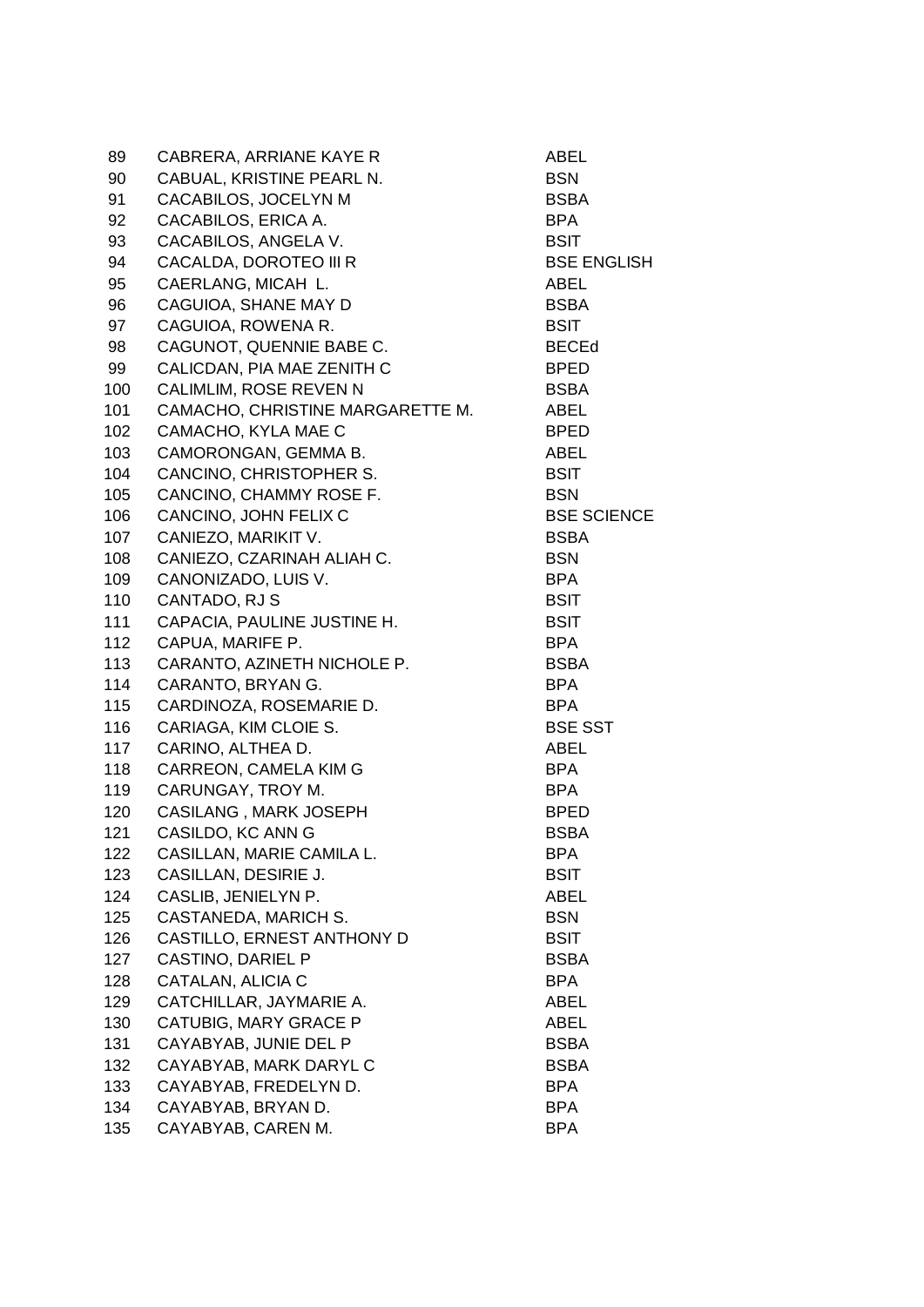136 CAYABYAB, RONNIE JR. B. BEA 137 CAYABYAB, JAYSON J. BSIT 138 CAYABYAB, RONEL A ABEL 139 CAYABYAB, RAYMARK L<br>ABEL 140 CAYABYAB, REALYN M. ABEL 141 CAYABYAB, JESSICA F. ABEL 142 CAYABYAB, CLARISSA MAE T. EGEd 143 CAYABYAB, GILLIAN M. BECEd 144 CAYABYAB, PATRICIA JEAN O BSE SST 145 CAYABYAB, YIEN C. BSE SST 146 CAYABYAB, MARY JANE N BSE FILIPINO 147 CAYABYAB, ANGELENE C<br>BSE SCIENCE 148 CAYOG, ELLAINE JOY M BPED 149 CELZO, CARLA V BSIT 150 CELZO, KAREN V BSE ENGLISH 151 CHICO, JOHN CARL B. BSIT 152 CHUA, PRINCESS AIRA MIKAELA B BPA 153 CLAVERIA, PRINCE VINCENT C<br>BSIT 154 COLISAO, RACHEL B. BECED 155 COLISAO, RODANTE JR B BSE SCIENCE 156 CONCEPCION, JEROME A BSE SCIENCE 157 CORPUZ, ROSE ANN J. BSBA 158 CORPUZ, MARY ANN J ABEL 159 CORPUZ, DIMPLES TRISHA B BSE ENGLISH 160 COZ, VANESSA F BSE MATH 161 CRUZ, GEMALEN DV. BSE SCIENCE 162 CURAMING, KRISTAL MAY I BSBA 163 CUSTODIO, DARWIN C<br>BSBA 164 CUSTODIO, ANGELINE BECED 165 CUSTODIO, KATHERINE D BPED 166 DACANAY, WINELYN A. BSE SCIENCE 167 DACUNO, DANA MARIE F BSE SCIENCE 168 DALOPE, JESSIE D BSBA 169 DALOPE, ROSILA MAE G. The research of the EGEd 170 DAQUIOAG, ARNOLD J EGEd 171 DARANG, MYLA D. BSE SCIENCE 172 DASCO, ANGELA MARIE G<br>BSBA 173 DATUIN, RODELIO ANDRES A. BSBA 174 DATUIN, MARRY ANN B. BPA 175 DAUZ, ABEGAIL A. BSN 176 DE GUERTO, MARIZ A. BSBA 177 DE GUERTO , ROVYL R. ABEL 178 DE GUZMAN, AIYESA C<br>BSBA 179 DE GUZMAN, ERICA MAE O. BSBA 180 DE GUZMAN, ALPHA JENNES JANA SARBA BSBA 181 DE GUZMAN, GERLIE F. SAN BORA BERA 182 DE GUZMAN, JERLY T. SAN BORA AND BPA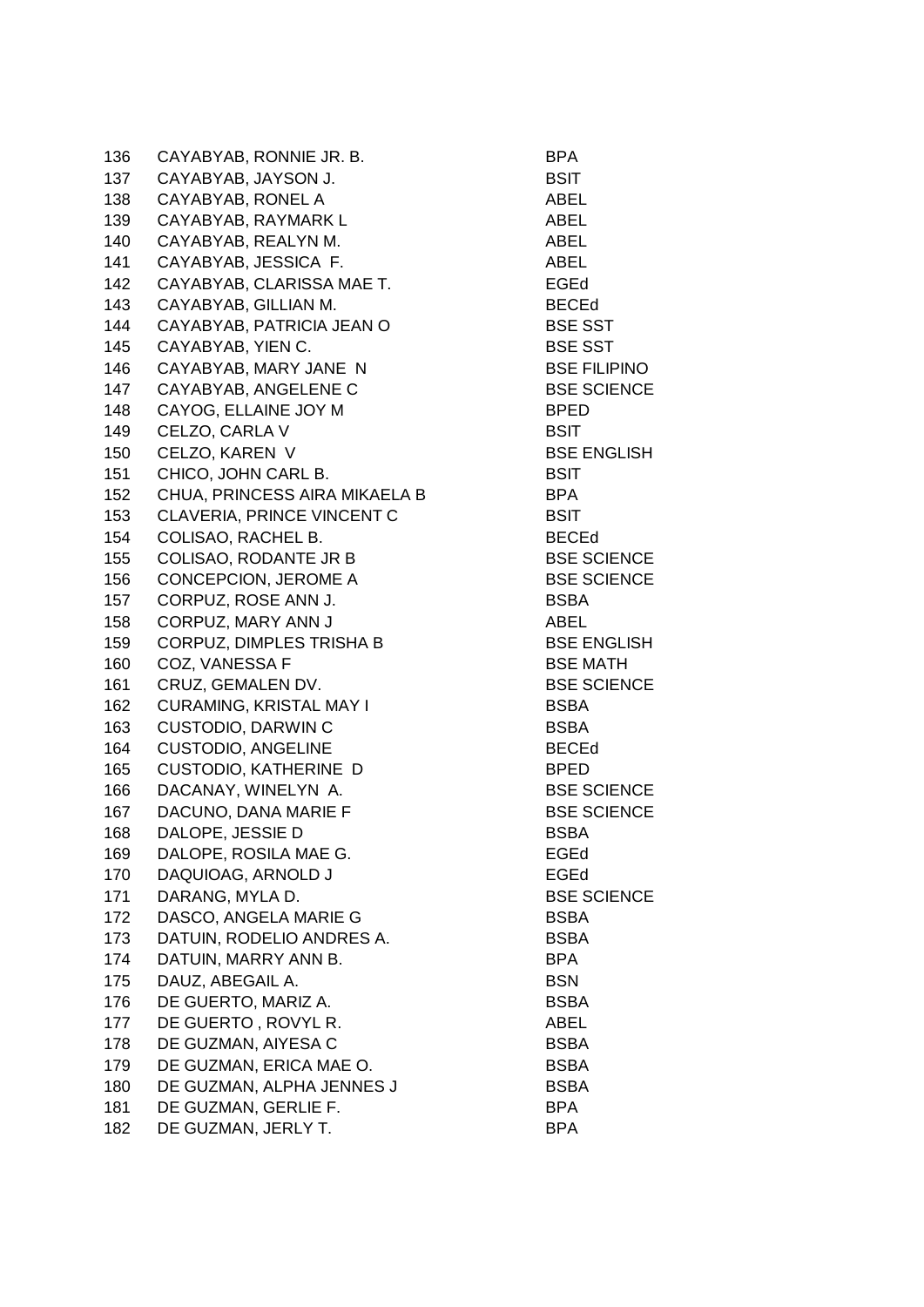| 183 | DE GUZMAN, ALFRED C.           | <b>BSIT</b>        |
|-----|--------------------------------|--------------------|
| 184 | DE GUZMAN, MC LEOPHER C.       | <b>BSIT</b>        |
| 185 | DE GUZMAN, DENA D              | <b>BSIT</b>        |
| 186 | DE GUZMAN, ALLYSA B.           | <b>BSN</b>         |
| 187 | DE GUZMAN, ALESSANDRA MARI F   | <b>BPED</b>        |
| 188 | DE GUZMAN, RICHELLE D.         | <b>BTLEd</b>       |
| 189 | DE GUZMAN, CHRISTABELLE B.     | <b>BSE SCIENCE</b> |
| 190 | DE GUZMAN, RUBY ROSE M.        | <b>BSE SCIENCE</b> |
| 191 | DE GUZMAN, KHACELYN P          | ABEL               |
| 192 | DE JUAN, LUISA V               | <b>BSE SCIENCE</b> |
| 193 | DE LEON, SARAH RUTH C          | ABEL               |
| 194 | DE LEON, MARIA AURA BIEN S     | EGEd               |
| 195 | DE LUNA, CHRISTINE C.          | <b>BSN</b>         |
| 196 | DE VERA, CYRILLE T.            | <b>BSBA</b>        |
| 197 | DE VERA, CRISTY T              | <b>BSBA</b>        |
| 198 | DE VERA, GRACE J               | <b>BSBA</b>        |
| 199 | DE VERA, PRINCESS P            | ABEL               |
| 200 | DE VERA, LOVELY C.             | ABEL               |
| 201 | DE VERA, ETHELLE SETH G.       | ABEL               |
| 202 | DE VERA, ROWENA C              | ABEL               |
| 203 | DE VERA, MISSY                 | <b>BSN</b>         |
| 204 | DE VERA, LOVELY JOY R          | EGEd               |
| 205 | DE VERA, FRANCHESCA JOYCE V.   | EGEd               |
| 206 | DE VERA, MHYCA JEAN C.         | <b>BECEd</b>       |
| 207 | DE VERA, LESLIE R.             | <b>BSE SCIENCE</b> |
| 208 | DE VERA, MANNUELA NAHAMA O     | <b>BSE ENGLISH</b> |
| 209 | DE VERA, EUNILAINE             | EGEd               |
| 210 | DECENA, JAYROE J               | ABEL               |
| 211 | DEL MONTE, RONAN MATTHEW F.    | <b>BSIT</b>        |
| 212 | DELA CRUZ, SADJI JR. C.        | BPA                |
| 213 | DELA CRUZ, APPLE MAE D.        | <b>BPA</b>         |
| 214 | DELA CRUZ, EFREN JR. G.        | <b>BPA</b>         |
| 215 | DELA CRUZ, ALYSSA L.           | <b>BSIT</b>        |
| 216 | DELA CRUZ, MARK S.             | <b>BSIT</b>        |
| 217 | DELA CRUZ, JOSHUA LOUIS E.     | ABEL               |
| 218 | DELA CRUZ, RODEL C.            | <b>BSN</b>         |
| 219 | DELA CRUZ, JAYSON M            | EGEd               |
| 220 | DELA CRUZ, ALLYZA C            | <b>BPED</b>        |
| 221 | DELA CRUZ, XEREX N             | <b>BPED</b>        |
| 222 | DELA CRUZ, JOHN CARLO S        | <b>BSE SCIENCE</b> |
| 223 | DELA CRUZ, DAVE                | <b>BSE SCIENCE</b> |
| 224 | DELFINADO, MARGIE E            | <b>BSBA</b>        |
| 225 | DELOS REYES, JOHN NICHOLSAN L. | <b>BSN</b>         |
| 226 | DELOS SANTOS, JAYVEE KYLE D    | <b>BSBA</b>        |
| 227 | DELOS SANTOS, JOY B            | <b>BSBA</b>        |
| 228 | DELOS SANTOS, RICA V           | <b>BSBA</b>        |
| 229 | DELOS SANTOS, BING BONG P.     | <b>BPA</b>         |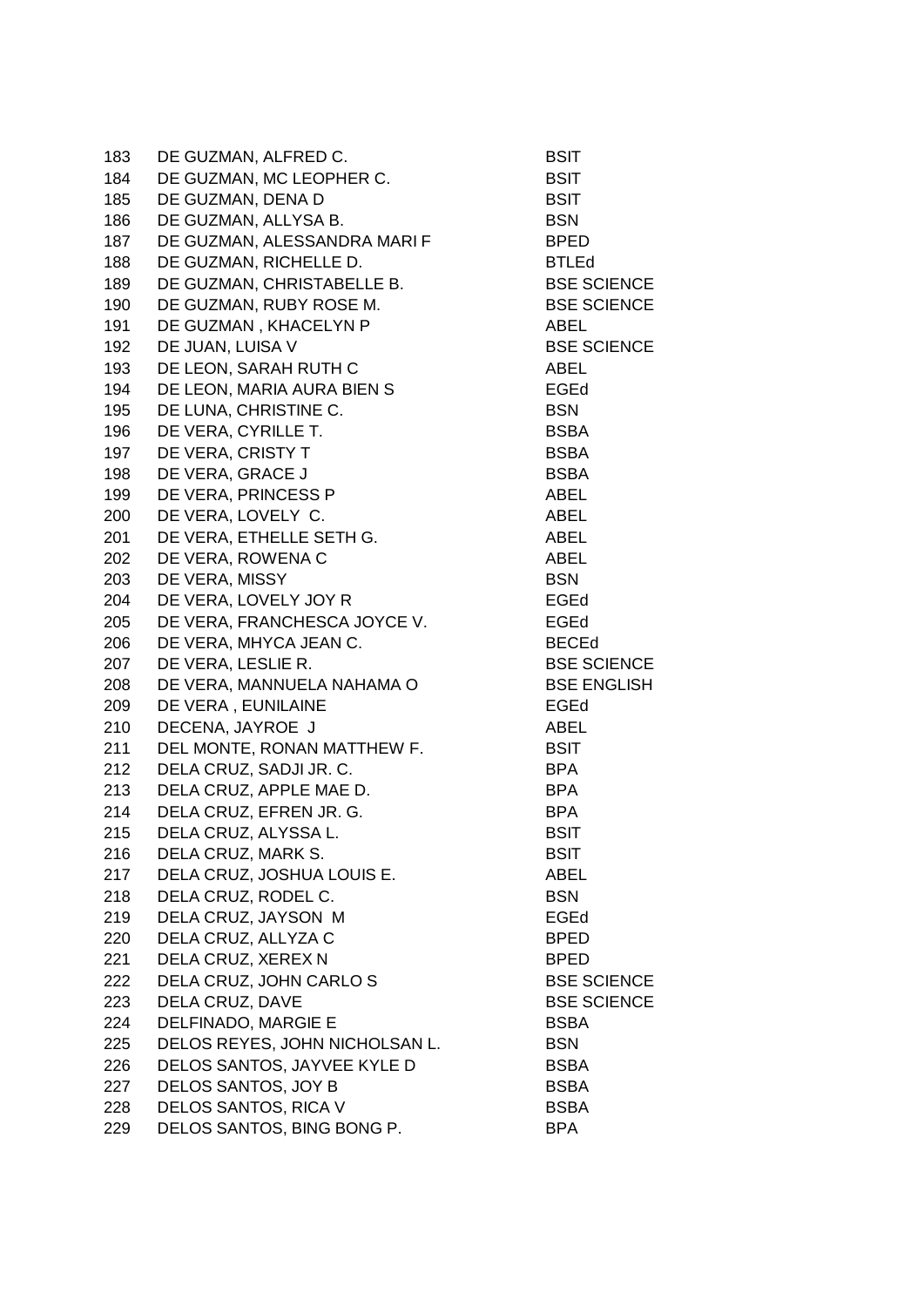230 DELOS SANTOS, DON M. BSIT 231 DELOS SANTOS, JERICK R<br>ABEL 232 DELOS SANTOS, DANA QUEEN M. ABEL 233 DELOS SANTOS, JANNA ROSE T. BSE SST 234 DELOS SANTOS, MIA J. BSE SCIENCE 235 DIAZ, JOHNNA D. BPA 236 DIAZ, MA. ELIJAH G BSE ENGLISH 237 DINGLE, PATRICIA MAE S. BECED 238 DIOLAZO, EDMUNDO JR. B BPA 239 DIOLAZO, FRANCINE WHEY M. FGED 240 DIOSMAPARAN, CHARLYN T BSBA 241 DIPAY, MARK DANIEL BSE SCIENCE 242 DIZON, ERIKA VANE DC BSE ENGLISH 243 DOLOSO, JEFF RANIEL G<br>
ABEL 244 DOMANTAY, JANINE M. BSE SCIENCE 245 DOMINGUEZ , MARY ABEL 246 DULAY, MARIANNE CIELO B BSBA 247 DULAY, ALICIA F BPA 248 DULAY, SYRA D ABEL 249 EBRAHIM, RACMA M BSE ENGLISH 250 EBREO, LOREN S BSE ENGLISH 251 EISMA, MONICA G BSBA 252 ENERO, JERIC G. BSIT 253 ERGUIZA, JEMELY M. BECEd 254 ERGUIZA, REALYN T. BECEd 255 ERIVE, NOIME Z ABEL 256 ESCANO, JUVY-ANN P. BSE SST 257 ESCANO , JOSHUA S BSE SCIENCE 258 ESPEJO, APRIL B. ABEL 259 ESPERIDA, SARAH E. BSN 260 ESPINOLA, GENNY L. Santa Contract en la establecidad de la estadunidad de la estadunidad de la estadunidad<br>Egeneración 261 ESPIRITU, TRISHA MAE C. BSE SCIENCE 262 ESTEBAN, ROSALINDA I BSBA 263 ESTEBAN, JENALYN J. PHILED BTLED 264 ESTOREL, CHRISTINE DG BSBA 265 ESTRADA, FERNANDO D. BPA 266 EUGENIO, MARK ANTHONY D. BSIT 267 FAJARDO, NELMAR BTLED 268 FERIALDE, NIXON KEN E. BPED 269 FERNANDEZ, FAITH I BSBA 270 FERNANDEZ, CHRISTIAN D BSBA 271 FERNANDEZ, QUEENIE RHOSE F. BSIT 272 FERRER, JAMES R BSBA 273 FERRER, ANGELO G BPA 274 FERRER, ERIKA S. BPA 275 FERRER, CHARLES S. BPA 276 FERRER, HANNAH C ABEL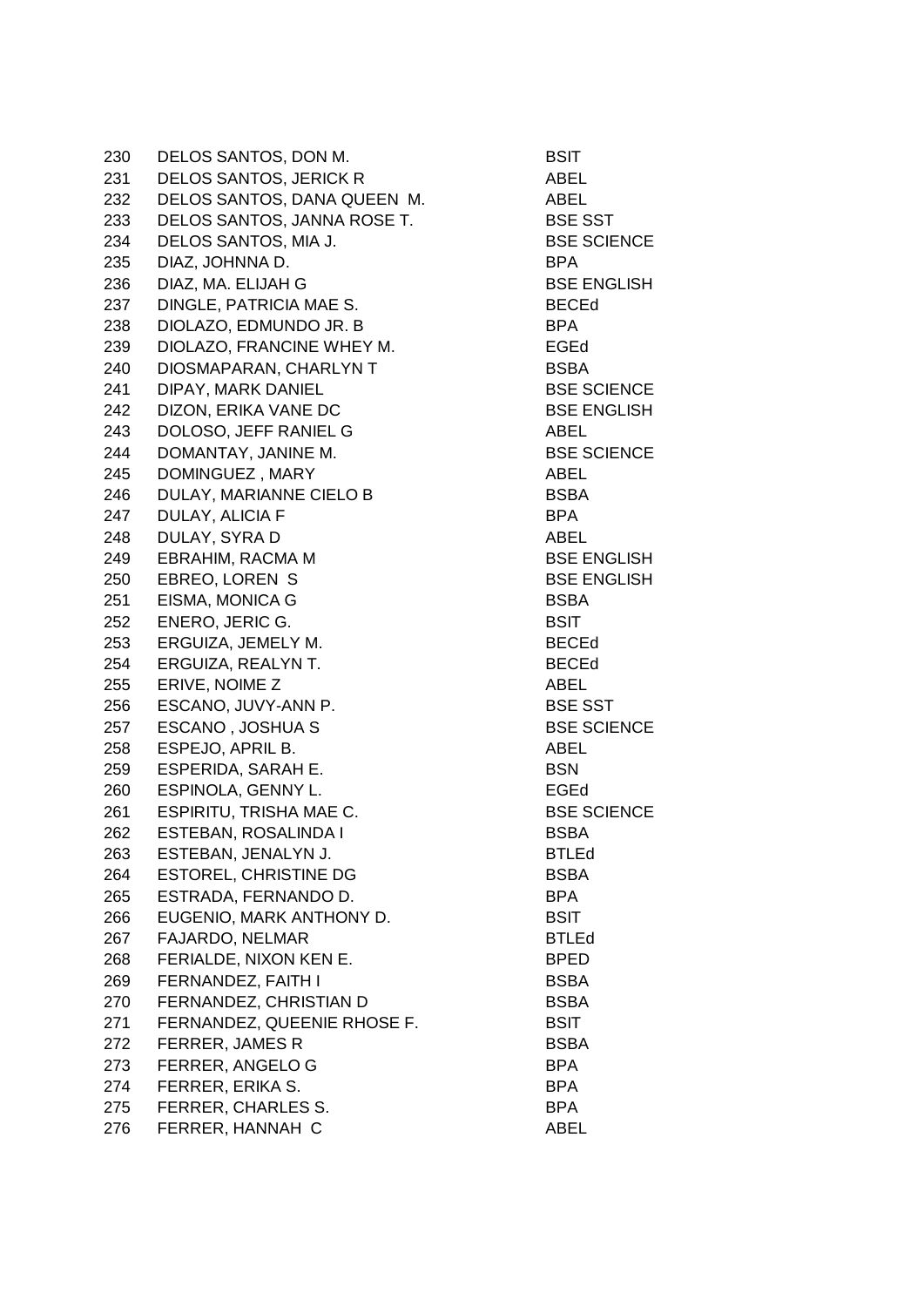277 FERRER, CELINE JOYCE DV. BSE SCIENCE 278 FRIAS, PAULO C. San Beau and the BPA 279 FRIAS, AIRISH P. BSN 280 FRIAS, ROJEAN MAE C. BSE SST 281 FRIAS, JOYCE BSE SCIENCE 282 FRIAZ, EDELIZA C<br>
ABEL 283 FRONDA, LOVELY C. BSE SCIENCE 284 FRONDA, ANGELYN C. BSE SCIENCE 285 FUERTES, ROSEMARIE S. ABEL 286 GABAYNO, ANTHONETTE B BSBA 287 GALAM, MONALISA B. BSE SST 288 GALANG, DANICA M BSBA 289 GALELA, MA. TERESA M. North March 289 BSBA 290 GALSIM, GEALHANDER P. ABEL 291 GALSIM, LUIGI S
BSE SCIENCE 292 GALURA, HYGEIA GIAMAGNE F. ABEL 293 GALVAN, MICHAEL BRIAN M. BSN 294 GALZOTE, NOEMI KEM R<br>BSBA 295 GARCIA, RHEA V. BSBA 296 GARCIA, WILMA D BPA 297 GARCIA, LIENARD M. BPA 298 GARCIA, PAMIELA R. EGEd 299 GARCIA, DENNIS G. BSE SST 300 GARCIA, ADRIAN I BTLED 301 GARCIA, LYRA ANN BTLED 302 GARCIA, MELVIN S. BTLED 303 GARCIA, JOYCE KAREN BSE MATH 304 GARIN, MAY ANN A BSBA 305 GASMEN, JONICA MARIE B. BSIT 306 GATINGA, GHEA MARLA C<br>BSE FILIPINO 307 GATPO, JOSUA A BSBA 308 GAYAO, RHOCELYN F. BSE SCIENCE 309 GERALE, ALEX JR. A BPA 310 GERMONO, JESMARQ Q. BTLED 311 GERONIMO, TRIXIE D<br>
ABEL 312 GILMO, JAMES F BSBA 313 GLORIA, CYRUS ROGER J. BSIT 314 GONZALES, GENRY G<br>BSBA 315 GONZALES, REISTE MARC E. BSE SST 316 GUARIN, MARK ERNIE S. BTLEd 317 GUTIERREZ, MONICA BSBA 318 GUTIERREZ, CRISMEL B BSBA 319 GUTIERREZ, ROWENA M. EGEd 320 H. ZHAINAL, SAMARAH A BSIT 321 HAO, R.J. DYNNE A. BECEd 322 HASHIM, AL-WARITH DG. BSN 323 HERRERA, MELISSA MAE C<br>BSE ENGLISH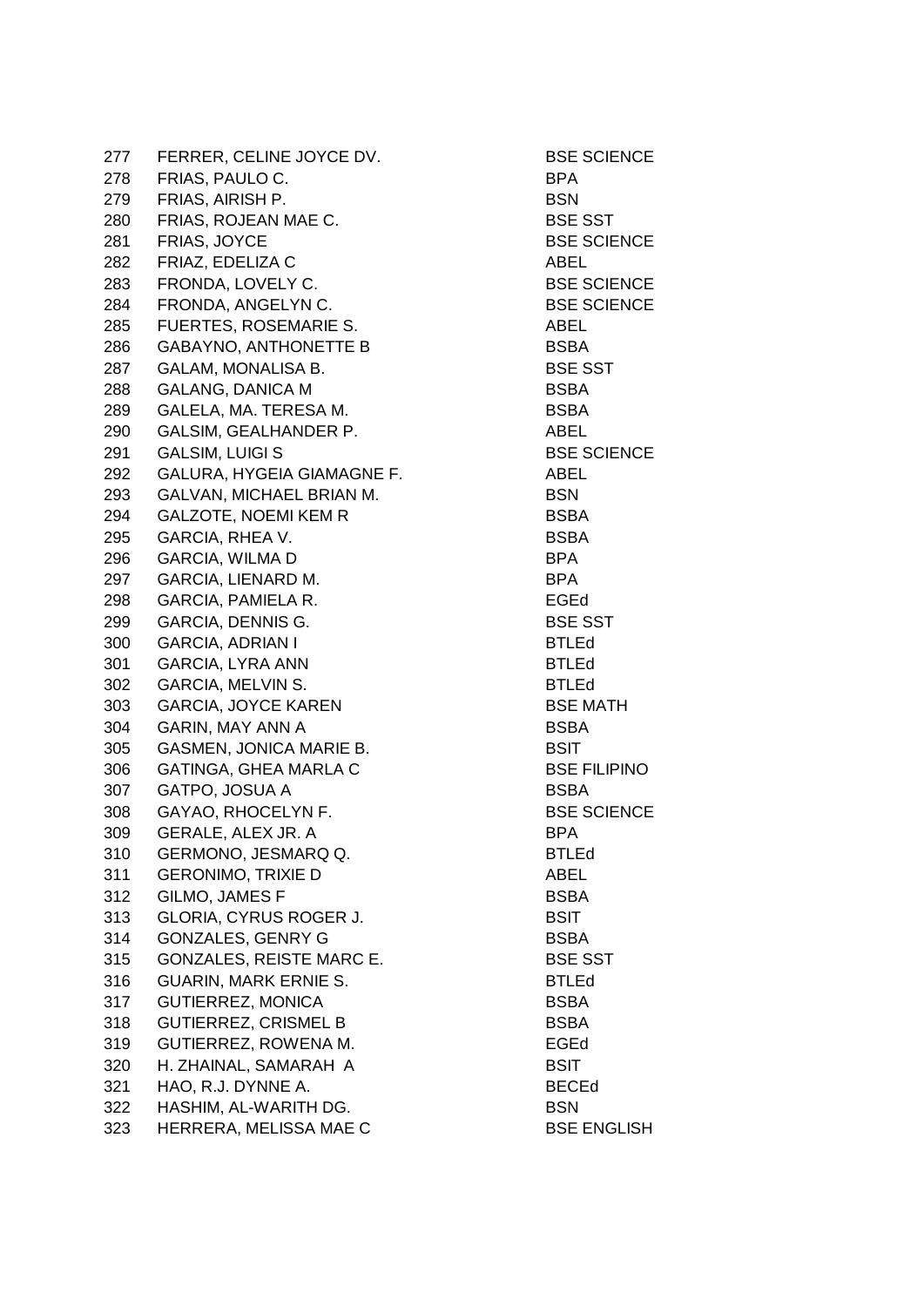| 324 | <b>HESSAN, JOHN PAULO R</b>  | <b>BSE FI</b> |
|-----|------------------------------|---------------|
| 325 | <b>HIDALGO, KENNETH C</b>    | EGEd          |
| 326 | HONRADO, BJ CARLO A.         | <b>BSIT</b>   |
| 327 | <b>IBARRA, CRISTAL JOY C</b> | <b>BECEd</b>  |
| 328 | <b>IGLESIAS, RUVELYN C.</b>  | ABEL          |
| 329 | <b>IGLESIAS, LIEZEL C</b>    | ABEL          |
| 330 | <b>IGNAS, TRIXIE MIA</b>     | <b>BSBA</b>   |
| 331 | IGNAS, MA. LOVELY KAYE G     | <b>BPED</b>   |
| 332 | IGNE, ROMULO JR. J           | <b>BSBA</b>   |
| 333 | IGNE, JASMIN B               | <b>BSBA</b>   |
| 334 | <b>ILING, MELDILYN KATE</b>  | <b>BPA</b>    |
| 335 | <b>ILUIS, BEVERLY C</b>      | <b>BSBA</b>   |
| 336 | ILUMIN, RACHELLE C           | ABEL          |
| 337 | <b>INFANTE, ALDRIN F.</b>    | BPA           |
| 338 | JACALNE, RANDOLPH JAN S      | <b>BPA</b>    |
| 339 | <b>JOAQUIN, EMJAY L</b>      | <b>BSE EN</b> |
| 340 | JULIAN, NIZA L               | <b>BSBA</b>   |
| 341 | <b>JUNIO, RUSSEL P</b>       | <b>BSBA</b>   |
| 342 | JUNIO, JON-JON G.            | <b>BSBA</b>   |
| 343 | JUNIO, JERIC                 | <b>BPA</b>    |
| 344 | JUNIO, MARGIE P.             | BPA           |
| 345 | JUNIO, KARL ED B.            | BPA           |
| 346 | JUNIO, JOHN RAY P.           | BPA           |
| 347 | <b>JUNIO, TRISHA KYLE</b>    | BPA           |
| 348 | JUNIO, ANGELINE              | BPA           |
| 349 | JUNIO, RHENALYN DC.          | <b>BSIT</b>   |
| 350 | JUNIO, KIRBY GLENN V.        | <b>BSIT</b>   |
| 351 | JUNIO, TITUS F               | ABEL          |
| 352 | JUNIO, NICOLE LOUISE C.      | <b>BSN</b>    |
| 353 | JUNIO, DIANA CARL C.         | <b>BECEd</b>  |
| 354 | JUNIO, PRINCESS UNICE V.     | <b>BECEd</b>  |
| 355 | <b>JUNIO, JOHN CARLO G</b>   | <b>BSE SS</b> |
| 356 | JUNIO, BEN DIEGO D.          | <b>BSEM</b>   |
| 357 | JUNIO, JOY MARIE A           | <b>BSE SO</b> |
| 358 | JUNIO, JULIA MHARI C.        | <b>BSE SO</b> |
| 359 | <b>JUSTO, JESSA G</b>        | BSBA          |
| 360 | <b>JUSTO, JOHN MARC A.</b>   | <b>BPA</b>    |
| 361 | <b>KUMAR, RAKISH</b>         | <b>BSBA</b>   |
| 362 | LABOR, RAYMOND S             | <b>BSIT</b>   |
| 363 | LACERNA, MANILYN D.          | <b>BSBA</b>   |
| 364 | LAMSEN, ARVI P               | ABEL          |
| 365 | LAO, RONEL                   | <b>BPA</b>    |
| 366 | LAPITAN, ASHLEY MAY E        | <b>BSBA</b>   |
| 367 | LATONIO, RICA MAY L.         | <b>BTLEd</b>  |
| 368 | LATORRE, TOM A               | EGEd          |
| 369 | LAVARIAS, JESSICA G          | BSIT          |
| 370 | LOMBOY, JHOVELYN F           | <b>BSBA</b>   |

**BSE FILIPINO** BECEd **BSE ENGLISH** BECEd **BSE SST BSE MATH BSE SCIENCE BSE SCIENCE**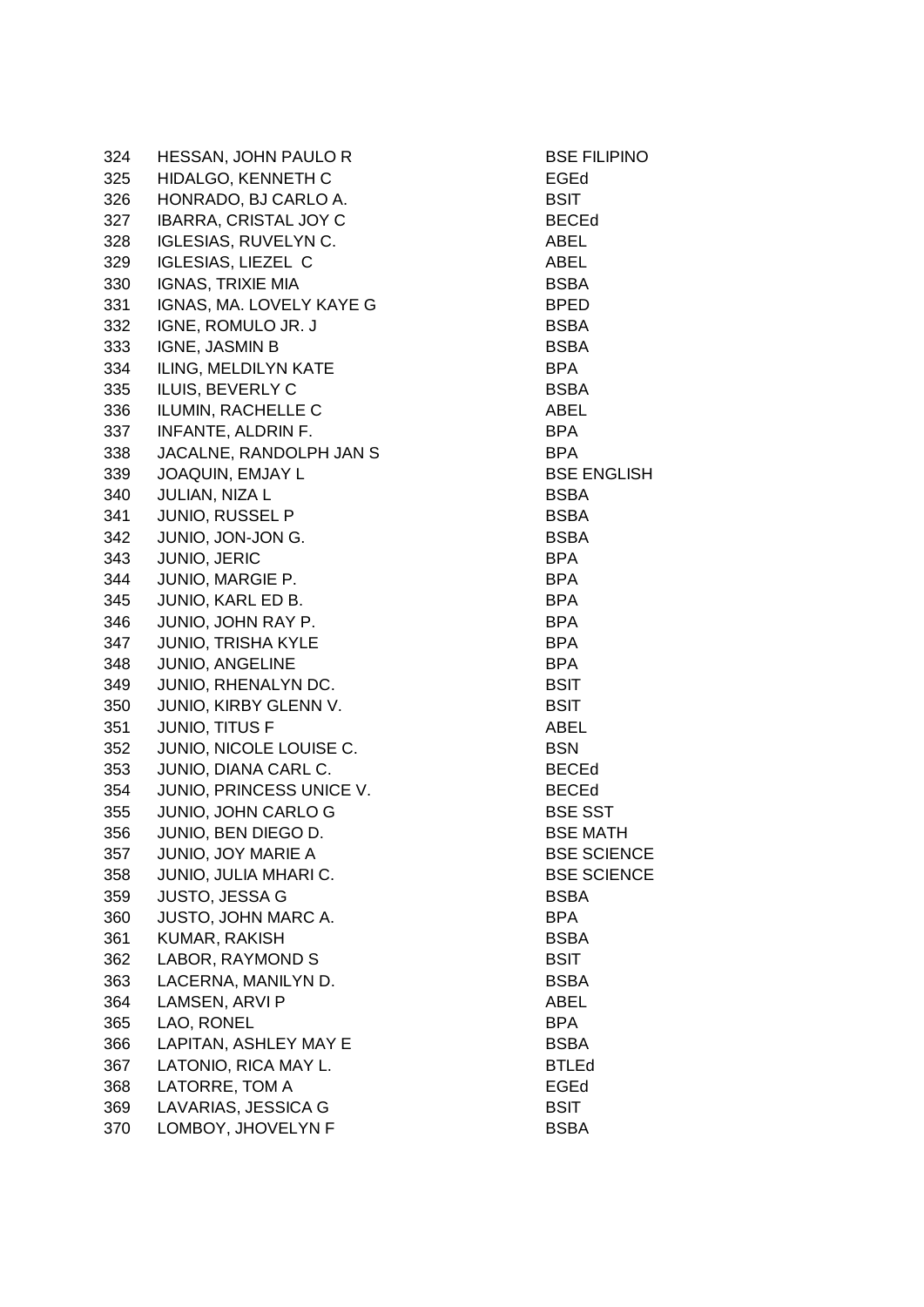371 LOMBOY, ERIKA G BSE FILIPINO 372 LOPEZ, CRISANTA T BSBA 373 LOPEZ, SYRYLL C ABEL 374 LOPEZ, VINAROSE-ANN E BSE FILIPINO 375 LORENZANA, ANTHONY BPA 376 LORESCO, MICAELLA A. BPA 377 LORESCO, DALENA PEARL A BPED 378 LOY, HARLEY KEN M. BSN 379 LOYOLA, ANGELO C BSE SST 380 LUCIANO, GERIKA L<br>ABEL 381 LUTAS, MARY JOY C. BSE ENGLISH 382 MABANGLO, CLEDELMAR A. ABEL 383 MACAM, ALLYSA M. BPA 384 MACARAEG, MARJORIE M BPA 385 MACARAEG, MICHAEL B. BPA 386 MACARAEG, SHERRY-ANN D. BSIT 387 MACARAEG, JOAQUINE MAURICE D ABEL 388 MACARAEG, ERICA B. ABEL 389 MACASIEB, JHOANNA MARIE G<br>BSE FILIPINO 390 MADRIAGA, EZRA JIMZEL U BSIT 391 MADURO, KAREN MAE L. BSE SCIENCE 392 MAGALONG, JENNY ROSE C. ABEL 393 MAGALONG, ERICA S BSE FILIPINO 394 MAGNO, MARK KENNETH R<br>BSBA 395 MALICDEM, GERALD M. BSIT 396 MALICDEM, CHRISTINE R<br>ABEL 397 MALICDEM, JIMBOY M. BSE SST 398 MALICDEM, KAYE I BSE SCIENCE 399 MALLARI, VANESSA R. BPED 400 MALONG, JOHN PAUL G BSBA 401 MALONG, BRIAN B BSBA 402 MAMARALDO, PAULINE M BSE ENGLISH 403 MAMARIL, JOHN ZALDY D<br>BSE MATH 404 MAMARIL , ELLYZA T BSE ENGLISH 405 MANALANG, MELANIE I BSE SCIENCE 406 MANALO, JUNE CARLO O BSBA 407 MANGANDE, HAIDEE BSBA 408 MANLONGAT, CHRISTIAN PAUL S. BSIT 409 MANZANO, RANJET M. BPA 410 MANZANO, ROMEO JR. M. BPA 411 MANZON, MARK ANTHONY P BPA 412 MARANAN, EARL PATRICK F. BPA 413 MARCOS, KAREN JOY D BSBA 414 MARINAS, RACHEL I. BSE SST 415 MARSOK, MOJAHID H. BPA 416 MARTINEZ, RONALD C. BPA 417 MATA, VANESSA L BSE ENGLISH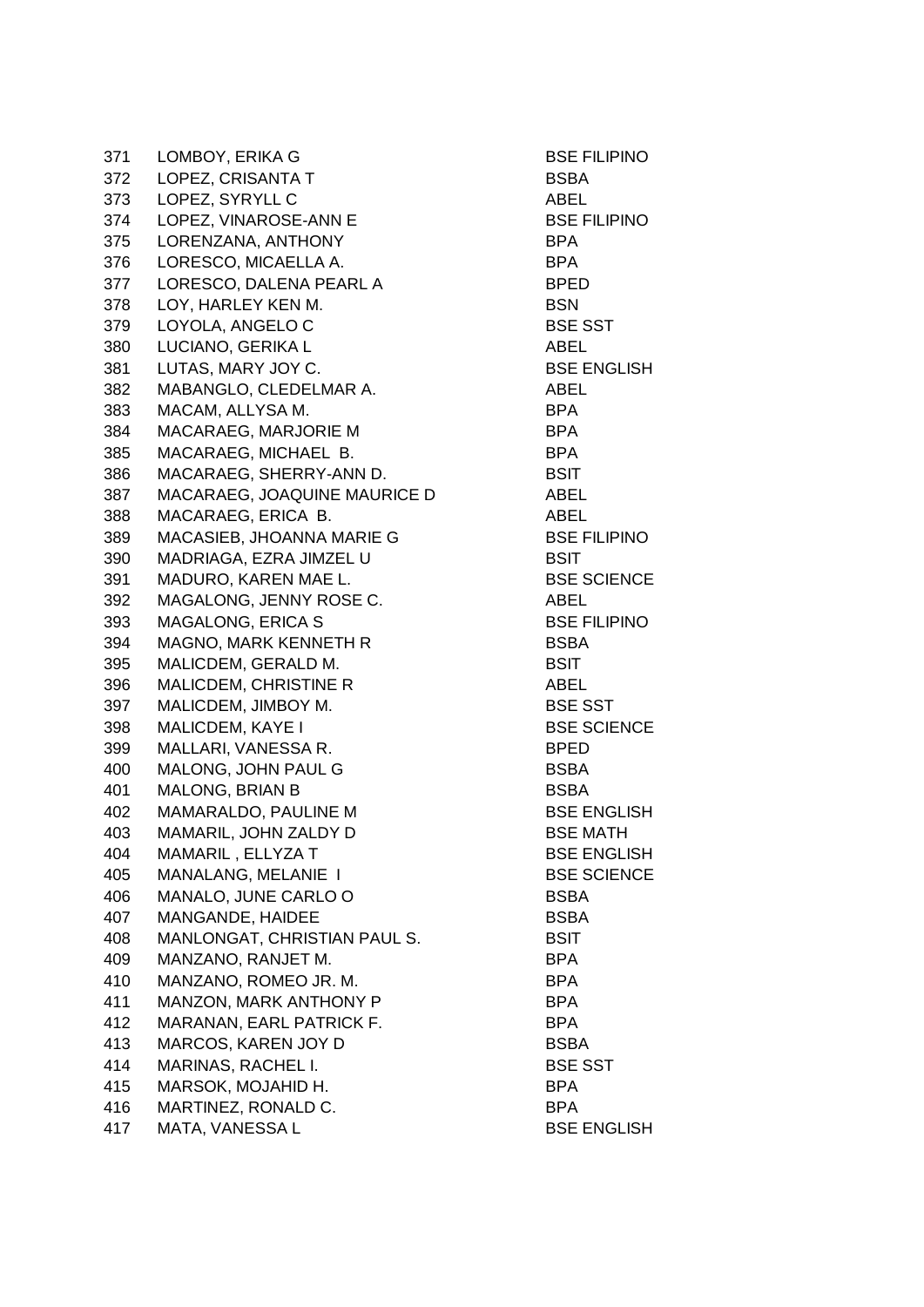418 MATABANG, MARLYN C. EGEd 419 MATABANG, MARY MAY B BSE FILIPINO 420 MAUNA, HAINAH I BPA 421 MEDINA, ANGELA F. New York and Search and Search and Search and Search and Search and Search and Search and 422 MEDRANO, ERICA S. BSBA 423 MEDRANO, JOHN CARLO C. BSE SCIENCE 424 MEJIA, MELANIE G. BPA 425 MEJIA, JOSHUA I. BPA 426 MEJIA, MERYLL QUEEN B ABEL 427 MEJIA, JINALYN MAE DG. ABEL 428 MENDOZA, DAN ADRIAN G. BSBA 429 MENDOZA, JULIUS CAESAR BPA 430 MENDOZA, PETER O. BSN 431 MENDOZA, PRECIOUS DIANNE BSE SCIENCE 432 MENOR, GLADYS G BSBA 433 MENOR, WOOD HAROLD Y. BSE SCIENCE 434 MENOR, CAMILLE B BSE ENGLISH 435 MILLARIO, ERIKA JANE A BSE SCIENCE 436 MONTEMAYOR, CARLA MAE C. BECEd 437 MONTESA, ARBY D BPA 438 MORALES, VINCENT JANNA SERANG BPA 439 MORALES, TITO JR. C BPA 440 MORALES, ERLYN L<br>BSE MATH 441 MUNOZ, KENNETH J. BPA 442 MUNOZ, SHAINA HEART I. SAN BEART I. 443 MUNOZ, MARY JOY M. ABEL 444 MUNOZ, CHRISTY M. BSE SCIENCE 445 NAAGAS, SHIELA D BSBA 446 NATINO, ROSE MAY A BSE SCIENCE 447 NAYUSAN, KYRA MAE EGEd 448 NEVADO, MARK FRANCIS M<br>ABEL 449 NICOLAS, BLADEMIER T. BPA 450 NUNEZ, KIM BSBA 451 OCAMPO, ANDREA NICOLE V BSBA 452 OCOMEN, GLORY SHANE J ABEL 453 ODON, CHARLES ARCE S. BECEd 454 OLALIA, KIMBERLY DS<br>BSBA 455 ONG, CHARMAINE SHANE B. BTLEd 456 ONSA, GLOMAI JEAN C<br>BSE FILIPINO 457 ONZA, RICA MAE R. BPA 458 ORDONIO, VICTOR LOUIS N. BSIT 459 ORTIZ, MARLON S. BPA 460 PABITO, RALPH V ABEL 461 PABLO, JESSIE JR. T. BPA 462 PACQUING, GEORGE JR. A ABEL 463 PADILLA, DESERIE L<br>BSBA 464 PADILLA, JOHN-LLOYD G. BSBA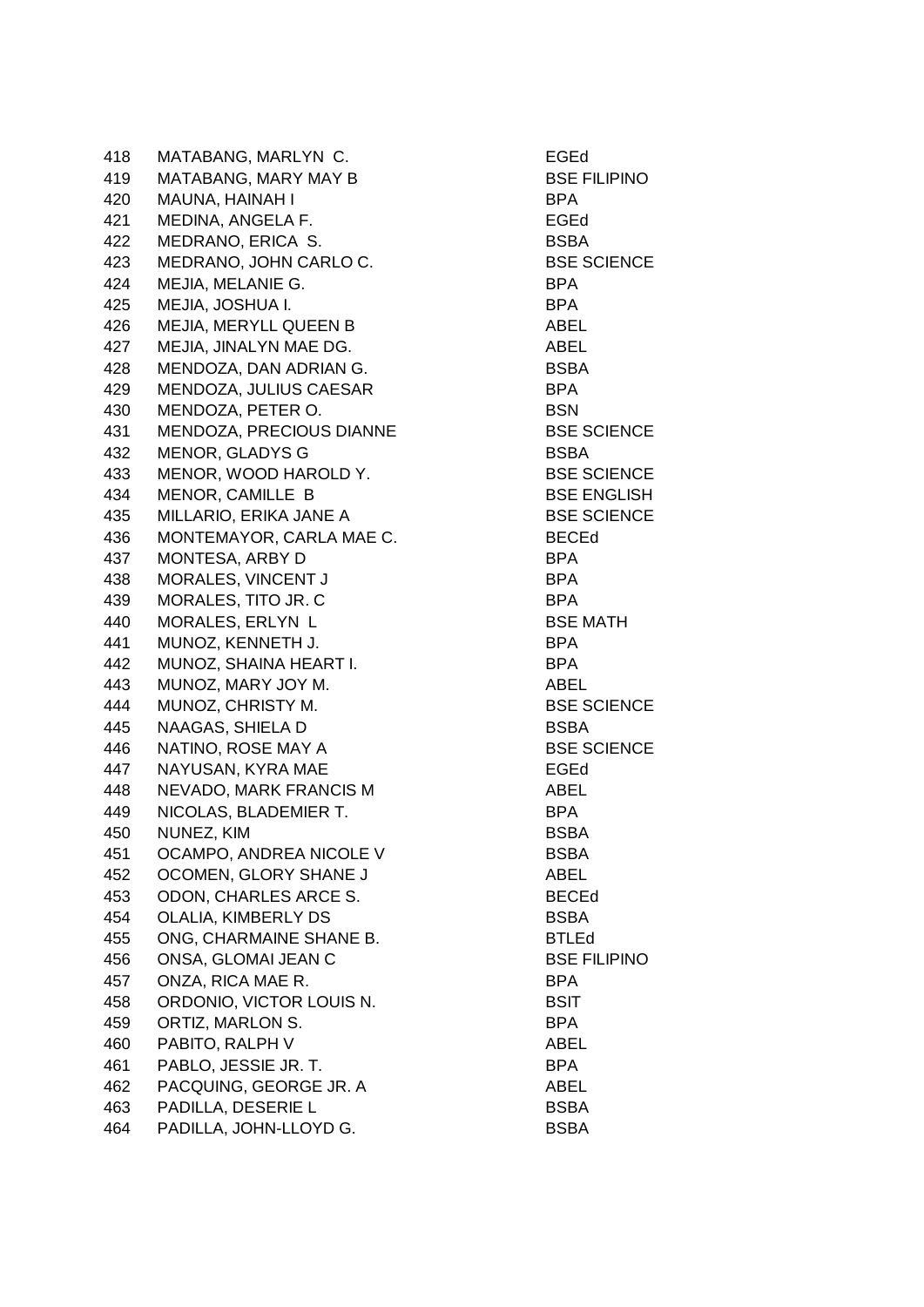465 PADILLA, ROXANNE J. ABEL 466 PADUA, JUDILYN M. SAN BORA AND BORA 467 PADUA, JENNY MARIE P. BSIT 468 PAGDANGANAN, ANGELO A. BSIT 469 PAGDANGANAN, SAMUEL A. BSN 470 PAGLINGAYEN, CHARLIE V. BPA 471 PAGSOLINGAN, JAN AEDRYN P BPA 472 PAGSOLINGAN, ROWEL M. BSE SCIENCE 473 PAHILANGA, JOSHUA ANDREW J. BSE SST 474 PALISOC, KRISTINE MAE T. BSBA 475 PALMA, JESSICA CHARLENE D ABEL 476 PAPIO, ROWEL P BSE SCIENCE 477 PARAAN, JERIC J ABEL 478 PARAGAS, MARA M BPA 479 PARAGAS, RENNIEL JIM G<br>BPA 480 PARAGAS, CHECHE G. BPA 481 PARAGAS, ANGELINE D. BSIT 482 PARAGAS, KIMBERLY ANNE BSE MATH 483 PARAGAS, ALLYZA S
BSE MATH 484 PARAGAS, DANICA G. BSE SCIENCE 485 PARAMIO, MYLA M. ABEL 486 PARAYNO, AIMON F BPED 487 PASAHOL, MARIA TESS T. SAN BRANG BPA 488 PASCARAN, ANDREI GYREN T. BPA 489 PASCUAL, ROSE ANN M BSE SCIENCE 490 PASOQUIN, KATHLEEN MAE B. BSN 491 PATUNGAN, ALEJANDRO V. BSIT 492 PAYOMO, RAFAEL C. BPA 493 PAZ, IVAN CHESTER M. BPED 494 PENOLIAR, JORIZ MIGUEL S. BSE SCIENCE 495 PENOLIAR, JORIZ MIGUEL S. BSE SCIENCE 496 PENULIAR, DESIREE Z. ABEL 497 PERALTA, ERWIN G BPA 498 PERALTA, KATE G. SAN BERALTA AND ESSN 499 PERALTA, MARK IVAN JAY N. BPED 500 PERALTA, ANALYN C BSE MATH 501 PEREZ, MICHAEL H BSBA 502 PEREZ, IRISH T. BSBA 503 PEREZ, BRYAN M BPA 504 PEREZ, DEMMZ JOHN B. BSN 505 PEREZ, SANTA LOURDES A. EGEd 506 PEREZ, AILEEN CARIZZAH E EGED EGED 507 PEREZ, LOVELY ANGEL P BSE FILIPINO 508 PEROCHO, ERICA J ABEL 509 PERRERAS, KENNETH S. ABEL 510 PETRI, JESWIN JOY T ABEL 511 PINTO, MIKO JUSTINE A ABEL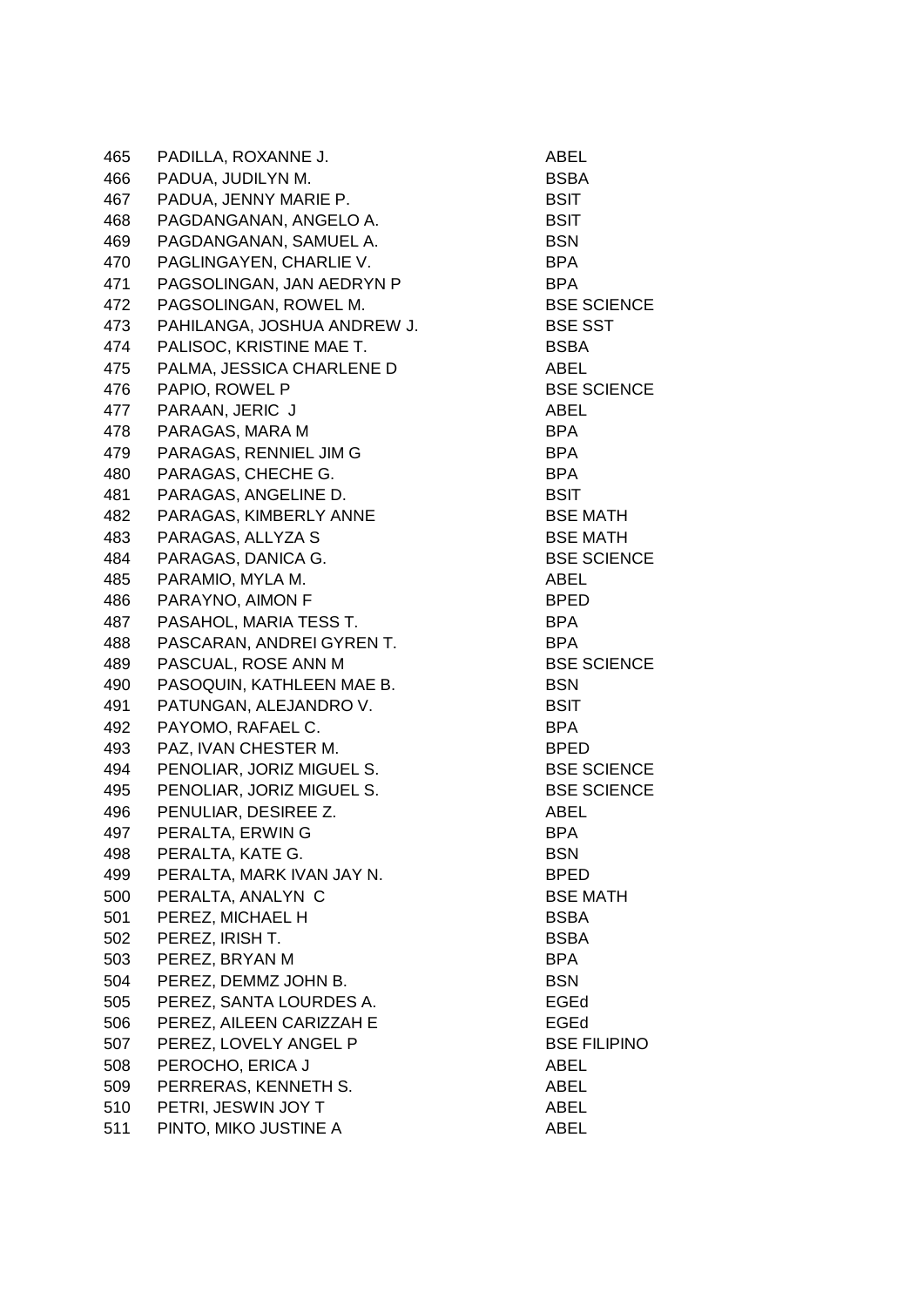512 PORTUGUESE, JERICO M BSBA 513 PORTUGUESE, ANGELINA V BSE ENGLISH 514 PRADO, MYRA V ABEL 515 PRESTOZA, MELISSA F BSBA 516 PRESTOZA, ROEL A. BSIT 517 PRESTOZA, NELIA M BSE ENGLISH 518 PRIMERO, LEI ANN S. BSE SCIENCE 519 PUBLICO, JOHN RAY F. BSN 520 PURGANAN, JOAN MARIE F. SAND SEGED EGED 521 QUIA, MARY GRACE N BSBA 522 QUINONES, JESSAMAE B. BECED 523 QUINTANA, MONICA M. BSE SCIENCE 524 QUITLONG, ANGELICA R ABEL 525 RAMIREZ, NINO M BTLED 526 RAMIREZ, KRISTIAN C. BSE SCIENCE 527 RAMOS, BABYLENE B BSBA 528 RAMOS, RICKAVIL G BSBA 529 RAMOS, GEMMA J BSBA 530 RAMOS, MHURVY A. BSBA 531 RAMOS, VON MARK DG BPA 532 RAMOS, CLARIZA C ABEL 533 RAMOS, DIANA ROSE T. Sand Contract Contract Contract Contract Contract Contract Contract Contract Contract Contract Contract Contract Contract Contract Contract Contract Contract Contract Contract Contract Contract Con 534 RAMOS, JAN ALWIN M BPED 535 RAMOS, MAIZA GARIELLAH BSE MATH 536 RAMOS, ERICA JOY I BSE FILIPINO 537 RAMOS, ROSALINA B. BSE SCIENCE 538 RAQUIZA, REDFORD BOY R. ABEL 539 RAZON, JANNELL G BSE SST 540 REGACHO, GLYDEL A. BSE SST 541 REGADIO, KHRISHAEL FAITH G. BSE MATH 542 RETORTA, RYAN T BPA 543 REYES, JERICO S ABEL 544 REYNOSA, PRINCESS TRISHA KEITH C. BSE SCIENCE 545 REYSUMA, MARK CHRISTIAN R. BSE SST 546 RINON, RAY-MEL F BSE SST 547 RIVERA, HANNAH MARIE D. BSE SST 548 RODRIGUEZ, ALISSA MAY D. BPA 549 RODRIGUEZ, ASHLEY D. ABEL 550 RODRIGUEZ, REYANN GAYLE M BSE SCIENCE 551 ROMERO, BEVERLY MAY M BSBA 552 ROMERO, MARK DENVER C. BPA 553 ROSALES, JUDY H. BPA 554 ROSARIO, WENDY JEARL M BSBA 555 ROSARIO, MARVIN B BPA 556 ROSARIO, JUDITH R BPA 557 ROSARIO, JUDY ANN P. BPA 558 ROSARIO, JOENALYN N ABEL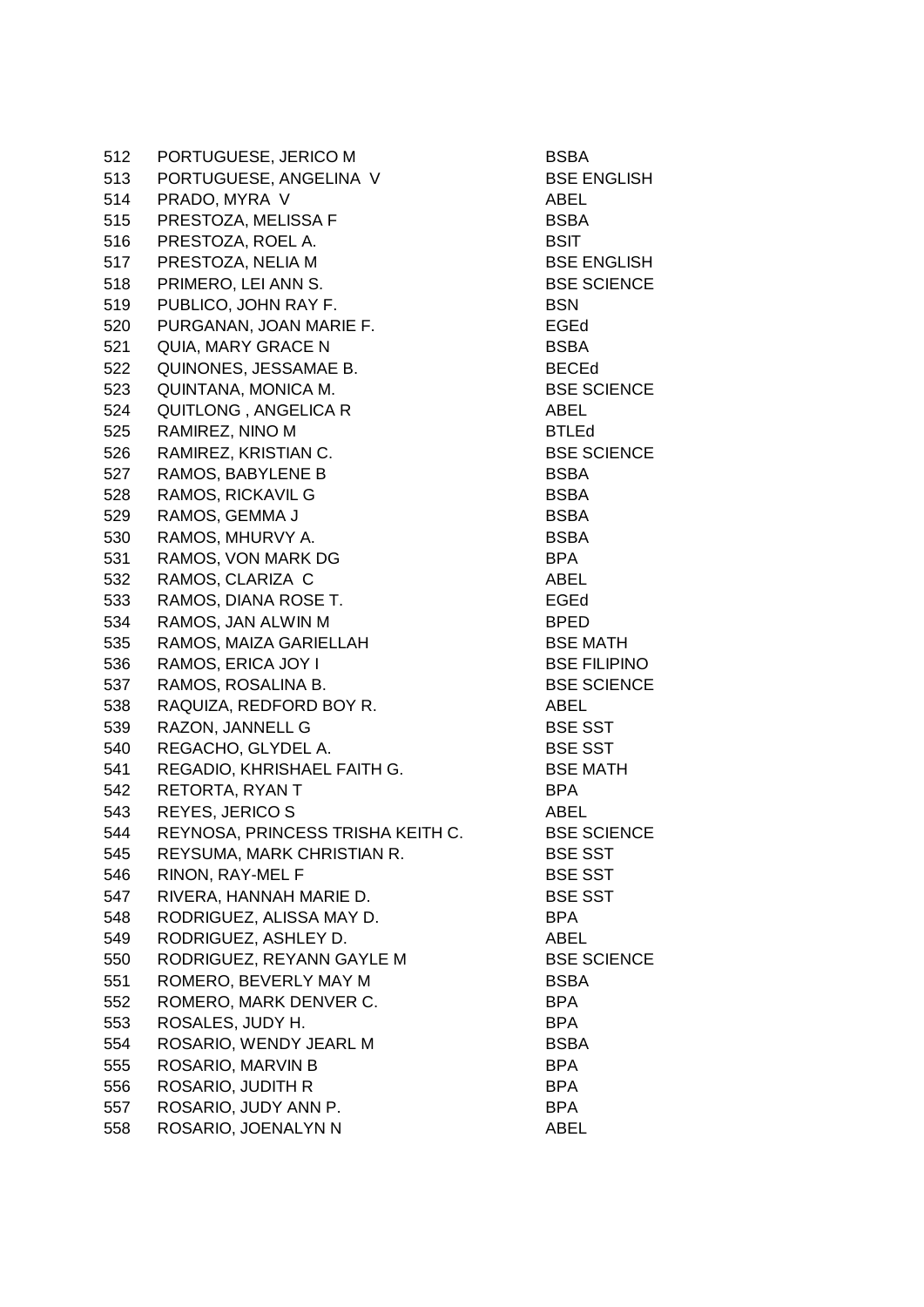559 ROSARIO, JESSIE J BSE MATH 560 ROSARIO, ELOYSAMAE DG BSE FILIPINO 561 RUBIO, GEROME R BSBA 562 RUETAS, ERICA D ABEL 563 SABADO, TRISHA C. BSE SCIENCE 564 SABANGAN, MONICA M BSBA 565 SALCEDO, ALPHEA JOY D. ABEL 566 SALIGUMBA, JOED L. BSN 567 SALILI, RENE JR. L. BSBA 568 SALINAS, ROXANNE A BSBA 569 SALMAZAN, ANGELICA G BSBA 570 SALVA, CLARIZA BELLE D<br>BSBA 571 SALVA, JANEDY C. BPA 572 SAMONTE, CHRISTINE V. EGEd 573 SAMSON, PATRICK D. BSIT 574 SAN PEDRO, ARNOLD M. ABEL 575 SARMIENTO, ROZZENNE L<br>BSBA 576 SARNATE, NINA KYRA JONELLE J. BSE SCIENCE 577 SAYGO, MYRA C BSBA 578 SAYGO, JERRIELYN EGEd 579 SAYGO, JUDY ANN V. BECEd 580 SENICA, KZYL C. BSIT 581 SERAFICA, CHRISTIAN P. BPA 582 SERGOTE, JESSA P BSE SCIENCE 583 SIBAYAN, JOHN DAVID J. ABEL 584 SIBAYAN, JOSHUA S BPED 585 SIMON, JUANITO J BSBA 586 SISON, VINCENT M BSBA 587 SISON, JASPER VINCE S. BSIT 588 SISON, ALEXANDER ANTHONY L<br>BSIT 589 SISON, KING ROGER B BPA 590 SOCO, JAN ANGELIQUE F BPED 591 SOLOMON, VILMARK C. BPA 592 SOLOMON, LAUREN JOY F BSE FILIPINO 593 SOLOMON, RIZALYN F BSE SCIENCE 594 SOLOMON , JENCEN A ABEL 595 SONIEGA, ALMIRA R. BSIT 596 SORIA, KEN HAROLD C BSE SCIENCE 597 SORIANO, LEA NOREEN B BSBA 598 SORIANO, WINDEL B ABEL 599 SORIANO, FRANCISCA M ABEL 600 SORIANO, CAMILLA O. EGEd 601 SORIANO, JENNIFER M EGEd 602 SORREDA, MJ RUTH Q<br>BSE ENGLISH 603 SUMAYA, JANNAH MARIE P. BTLED 604 SUNIGA, TRICE ELLEN D. BSN 605 SUPNET, GLENREY C. BSBA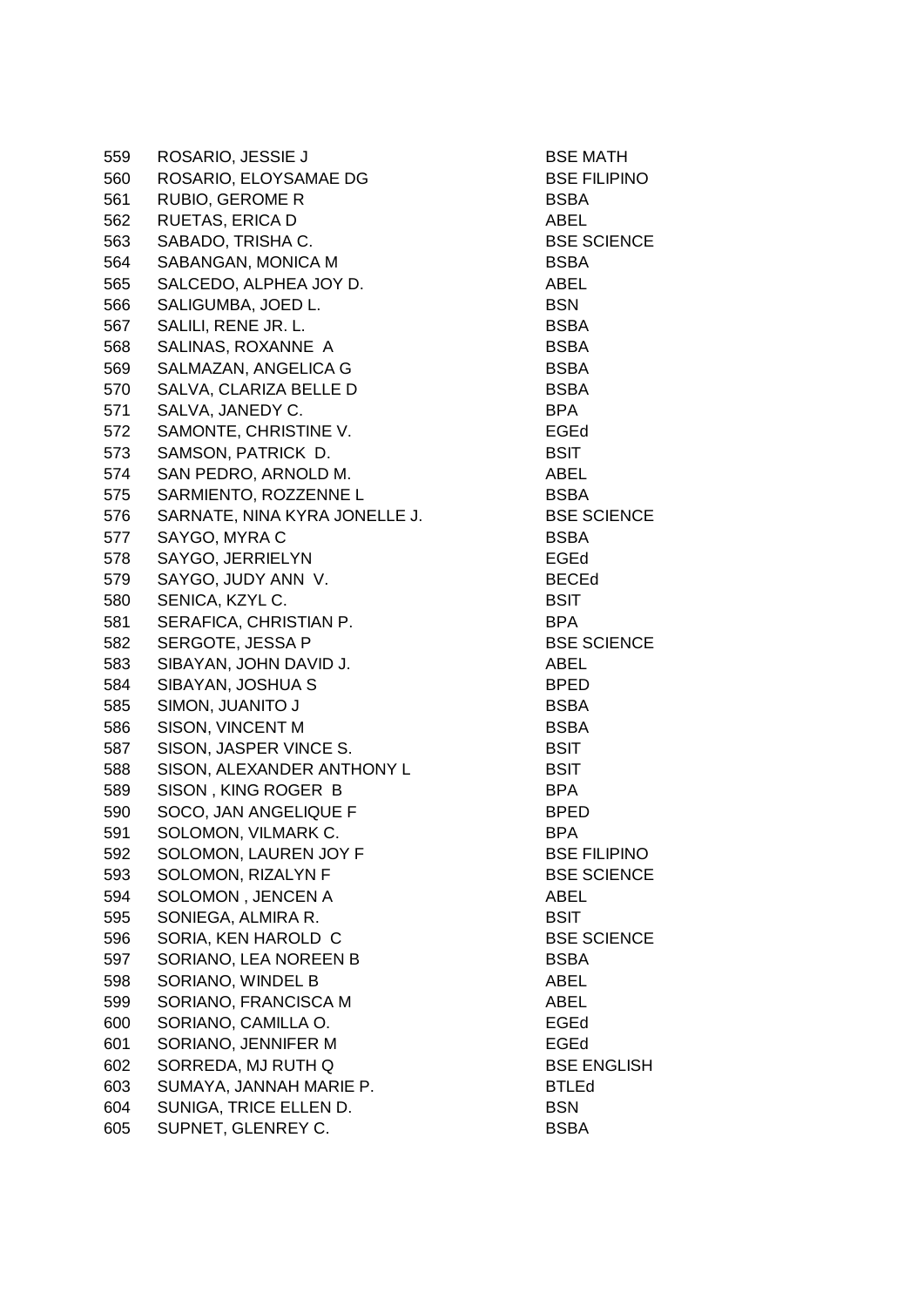| 606 | <b>SUYOM, ANGELA R</b>            | <b>BSBA</b>         |
|-----|-----------------------------------|---------------------|
| 607 | SWECO, MARIAN F.                  | ABEL                |
| 608 | TADEO, JONATHAN V                 | ABEL                |
| 609 | TAGUIAM, MARK LESTER C.           | <b>BSIT</b>         |
| 610 | TAGUIANG, MARC ANGELO B.          | <b>BSIT</b>         |
| 611 | TAGULAO, JAYPEE G.                | <b>BSIT</b>         |
| 612 | TALINIO, JAMES Q.                 | <b>BSIT</b>         |
| 613 | TALINIO, JOLINA D                 | ABEL                |
| 614 | TAMAYO, SHARLIENE J               | <b>BPA</b>          |
| 615 | <b>TAMAYO, MARK LESTER R</b>      | ABEL                |
| 616 | TAMONDONG, JONALYN M              | ABEL                |
| 617 | TAMONDONG, ROSALYN S              | ABEL                |
| 618 | TANDOC, PAULINE JOY M.            | <b>BSN</b>          |
| 619 | TATLONGHARI, JHAZZMANNE F.        | <b>BPA</b>          |
| 620 | TERRADO, JOCELYN L                | <b>BSBA</b>         |
| 621 | TERRADO, LANCE T.                 | ABEL                |
| 622 | TIRAMBOLO, NATHALIE JOY S         | <b>BPED</b>         |
| 623 | TOLENTINO, RHON JUSHUA L.         | <b>BSIT</b>         |
| 624 | TOLENTINO, JOENES                 | <b>BSIT</b>         |
| 625 | TORRES, RONA MAE J.               | <b>BPA</b>          |
| 626 | TULAGAN, JOANA R                  | <b>BSIT</b>         |
| 627 | UBANDO, APPLE J.                  | <b>BECEd</b>        |
| 628 | UNGOS, SHERIE ANN MAXINE R.       | <b>BSIT</b>         |
| 629 | UNGRIA, RAPHAELLE RUVIE G.        | <b>BSN</b>          |
| 630 | URSUA, MONICA ANN J.              | <b>BSIT</b>         |
| 631 | URSUA, ANGELINE G.                | <b>BSE SST</b>      |
| 632 | UY, ALEXANDER DAVID J             | <b>BSBA</b>         |
| 633 | UY, PATRICIA MAE D.               | ABEL                |
| 634 | VALDEZ, AJ LINCON A               | <b>BSBA</b>         |
| 635 | VALDEZ, GRACELYN F                | ABEL                |
| 636 | VALDEZ, ERICKA JOI M.             | <b>BSE SST</b>      |
| 637 | VALENZUELA, JESSAMIE R            | <b>BSE SST</b>      |
| 638 | VALLADARES, NYGEL D               | <b>BSBA</b>         |
| 639 | VALLO, JOEL C                     | <b>BSE MATH</b>     |
| 640 | VELASCO, JULIE ANNE C.            | <b>BSE SCIENCE</b>  |
| 641 | VELASQUEZ, JASMINE JOY DC         | <b>BPA</b>          |
| 642 | VERCELES, CHERRY J.               | <b>BSE SST</b>      |
| 643 | <b>VERSELES, RESTHIE J</b>        | <b>BSIT</b>         |
| 644 | <b>VIERNES, FRANCIS I.</b>        | <b>BSBA</b>         |
| 645 | VIERNES, UEL Q                    | <b>BSE FILIPINO</b> |
| 646 | <b>VILLA, JESSICA</b>             | ABEL                |
| 647 | <b>VILLABLANCA, JUSTINE MARIE</b> | <b>BSBA</b>         |
| 648 | VILLANDA, CHRISTIAN JAY G         | <b>BTLEd</b>        |
| 649 | VILLANUEVA, TRISHIA F             | <b>BSBA</b>         |
| 650 | VILLEDO, MELANIE C.               | <b>BTLEd</b>        |
| 651 | VINLUAN, JOSEPHINE P              | <b>BSBA</b>         |
| 652 | VINLUAN, JOHN LLOYD M.            | <b>BSE SST</b>      |